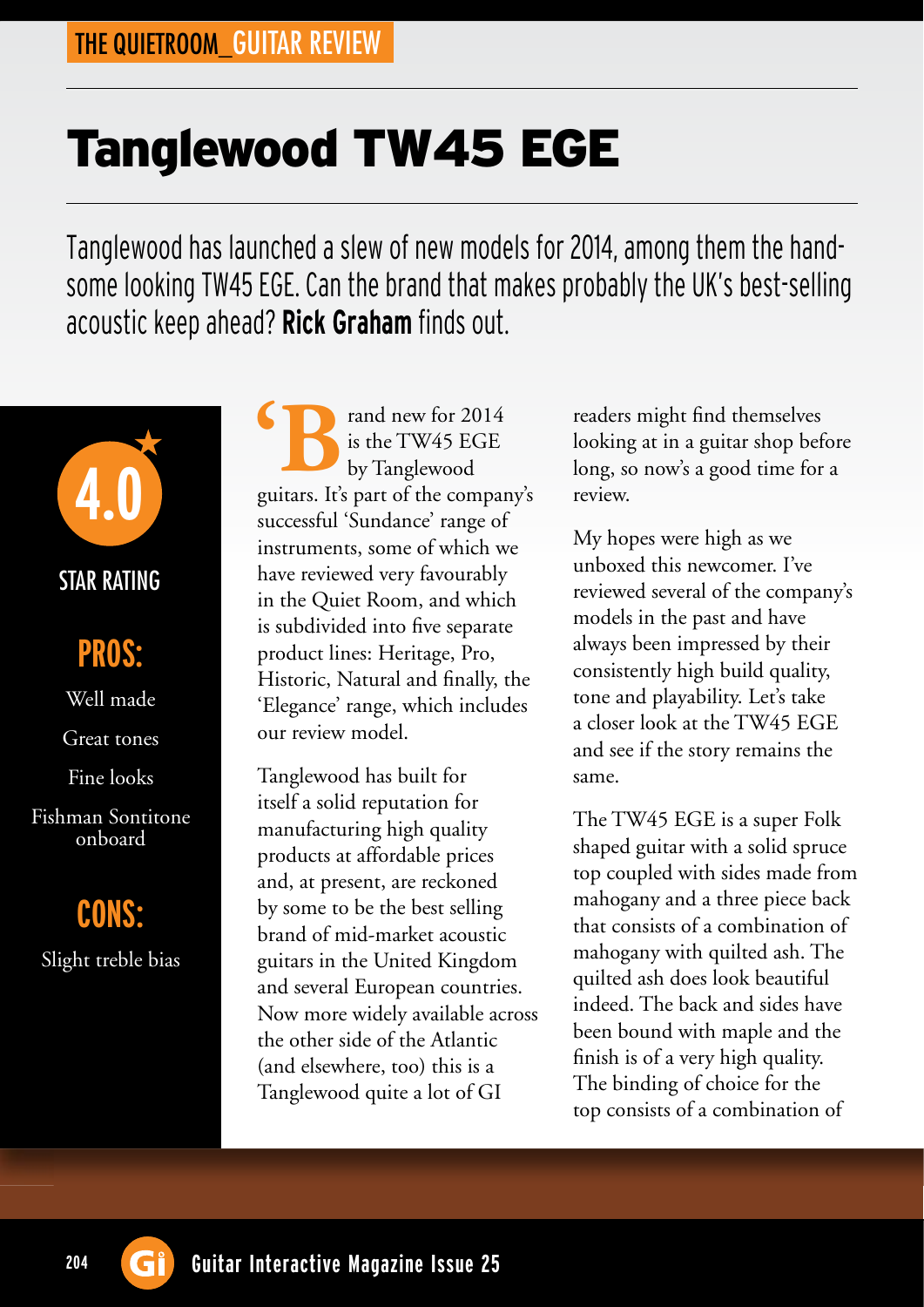

ABS black/ivory and maple, which looks very classy and sets off the wood really well. The neck for this instrument, which has a scale length of 650mm, is a two piece type with volute, with the wood of choice being mahogany. The fretboard is made from rosewood, has microdot fretboard markers and also features the same maple binding as the sides, again, the finishing was to a very high standard.

The headstock features a beautiful rosewood veneer and again sports a maple binding, with the Tanglewood logo set between the open back nickel Waverly tuners. The guitar is finished with a classy natural gloss finish and comes with a cutaway for easy access to the top frets. The fretboard is made from<br>rosewood, has microdot<br>fretboard markers and also<br>features the same maple<br>binding as the sides, again,<br>the finishing was to a very<br>high standard.<br>The headstock features<br>a beautiful rosewood<br>venee

Making it the sort of guitar that can go anywhere with you, the TW45 comes readyfitted as an electro-acoustic, featuring a discreetly



 $[...>]$ 

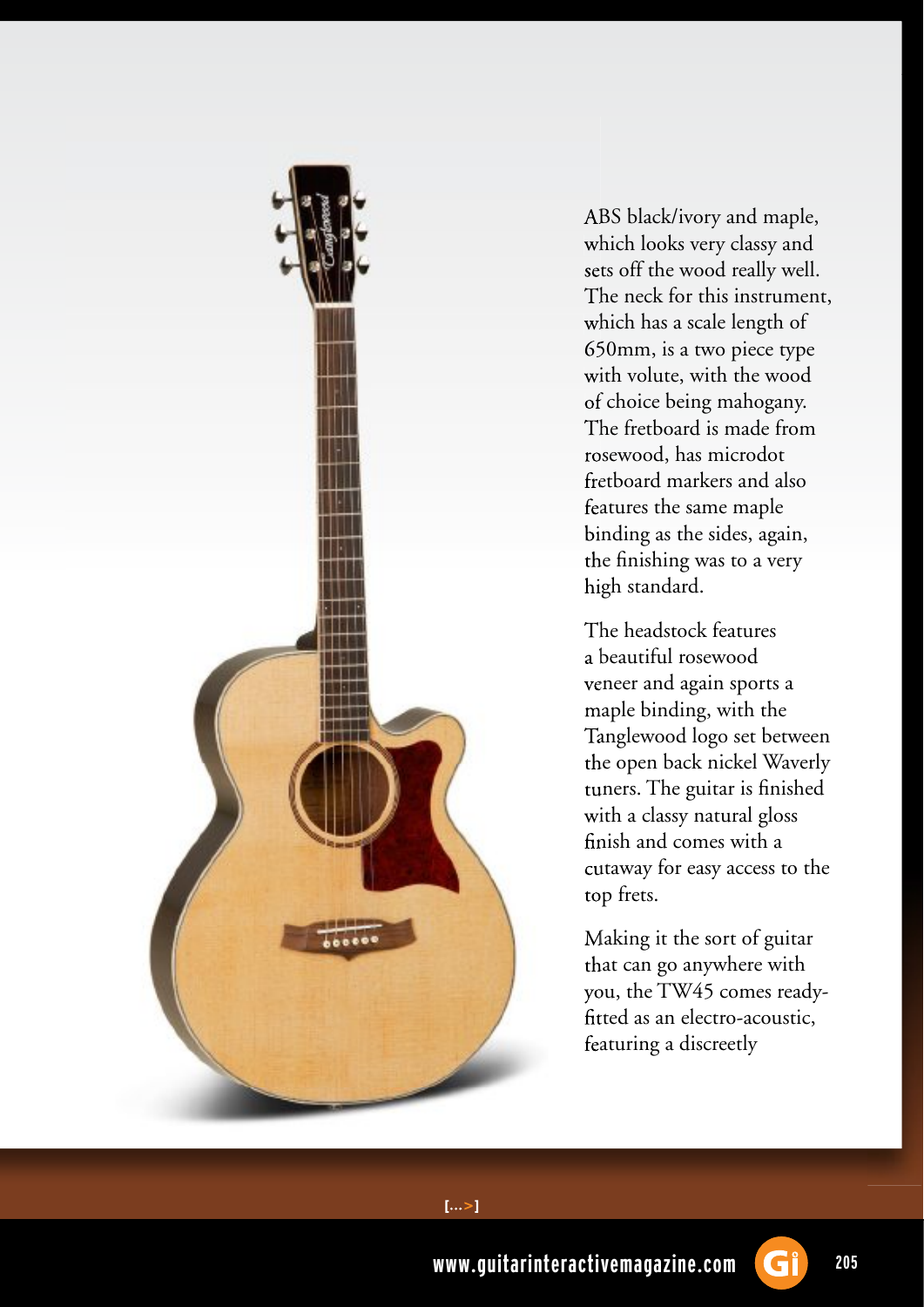### THE QUIETROOM\_GUITAR REVIEW

positioned Fishman Sonitone, which is positioned just inside the soundhole, making it very quick and easy to access.

As with any electro-acoustic, the first thing you should do is forget that it has a pickup and try it as an acoustic! I did so with the TW45 and it performed just how I'd hoped, proving itself capable of some lovely warm tones, with plenty of sustain. It has some serious volume too, thanks, in part, to the body shape and I found it to have a nice balance between the lower register and the higher register.

It doesn't just sound good. The TW45's playability was equally impressive and, to me, it felt like I was playing a guitar that I'd normally expect to find in a much higher price bracket.

OK, so finally, we get to plug it in and see how the Fishman performs! Again, as you'd expect from two companies as experienced as Tanglewood and Fishman, the combination works extremely well. The Fishman Sonitone is certainly capable of reproducing this guitar's essential tonal characteristics, with a nice clear signal and low noise, although, I did find it to be a little trebbly on occasion. Playing a scale through from low to high gave the TW45 an opportunity to show how nicely balanced it is and that cutaway really





**206 G**<sup> $\bullet$ </sup> Guitar Interactive Magazine Issue 25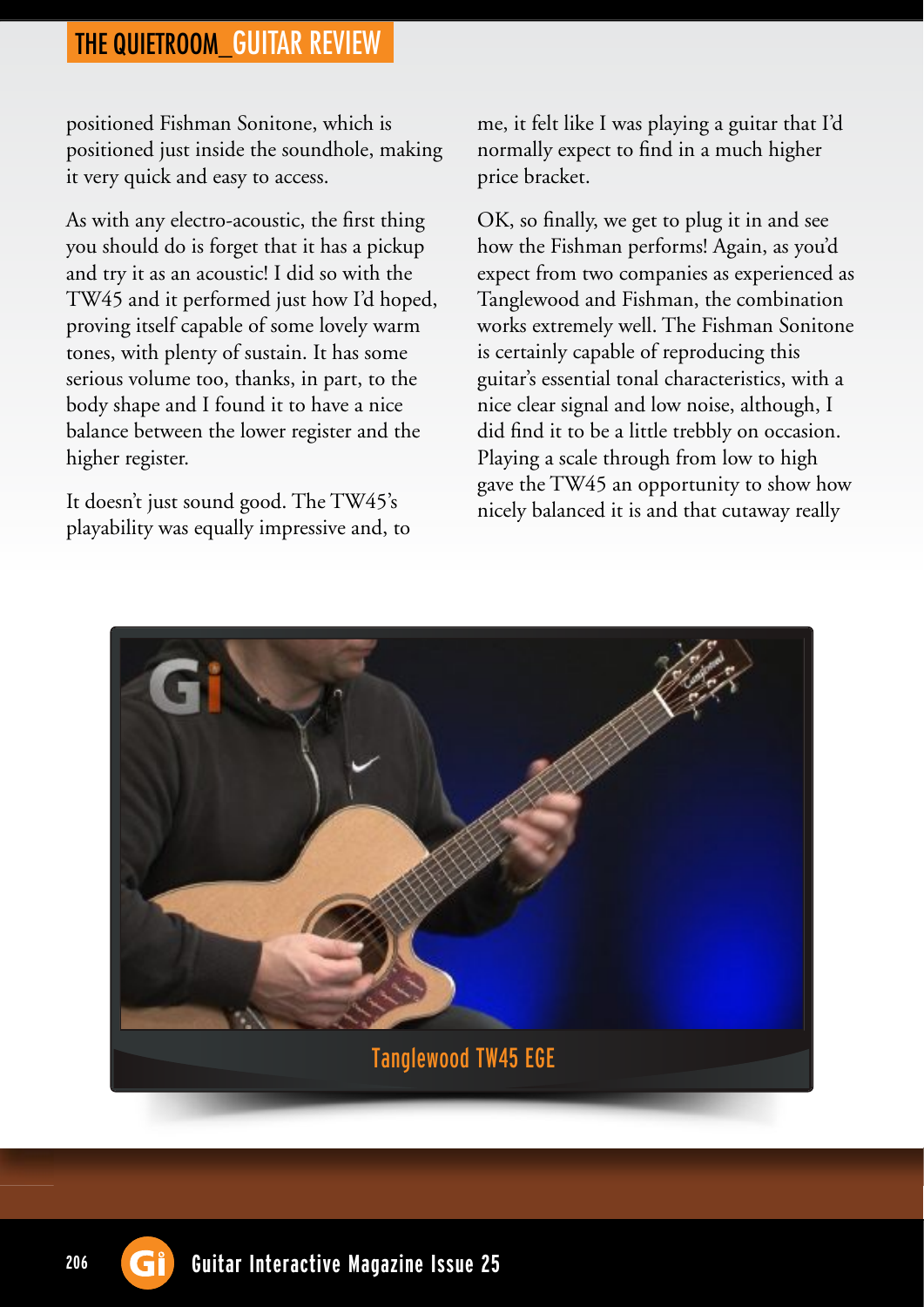



**www.guitarinteractivemagazine.com 207**

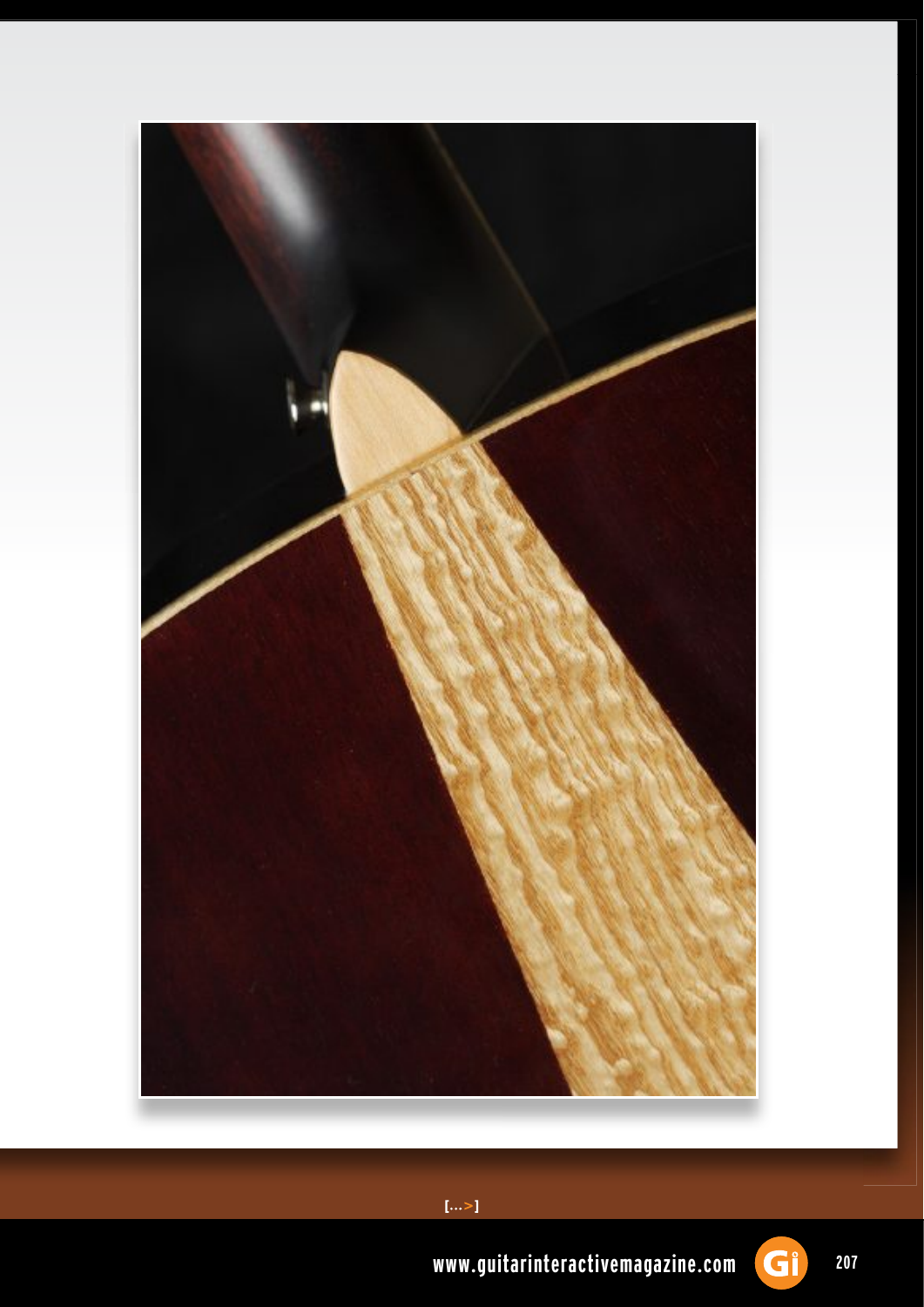## THE QUIETROOM\_GUITAR REVIEW

gives the freedom to venture higher up the fretboard whenever I felt the need to.

There's lots to like about the TW45 EGE and, to be honest, very little to dislike. Tanglewood always seem to me to be very consistent especially when it comes to build quality and the TW45 was no exception. There are some great tones to be had with this guitar and the Fishman Sonitone sounds great too, with the small caveat about a slight treble bias. That said, you're likely to be using this through either a PA with a mixer or a dedicated acoustic amp, so that's easily compensated for.

Once again, Tanglewood has produced a well built, great sounding guitar at a very attractive price. If you are in the market for an affordable electro acoustic, which offers reliability for gig after gig, great tone, a good pickup and this is the body shape you're interested in, you'll definitely want to put this one on your 'to try' list...